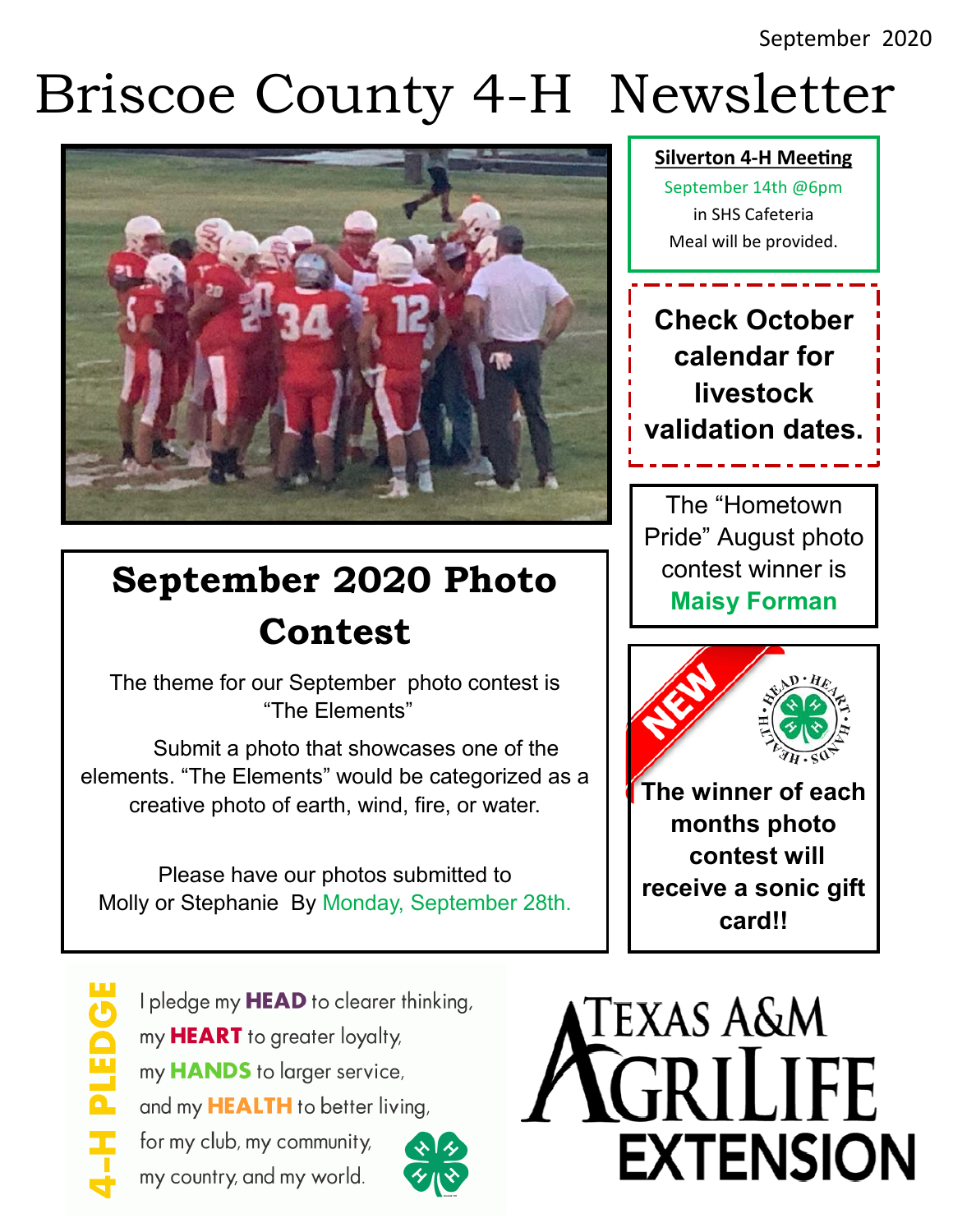**If you would like to receive messages about upcoming events, please join our Remind App texting group!** 

**Send a Text to:**

**81010 Text this Message:**

**@gh979eg**

Congratulations to Lindee Miller for placing 5th in Health and Personal Safety with her record book at state!!



| <b>Tri State Fair</b>      |                                              | <b>Arrival</b>              | <b>Judging</b> |                               | <b>Release</b>            |                |
|----------------------------|----------------------------------------------|-----------------------------|----------------|-------------------------------|---------------------------|----------------|
| <b>Market Goats</b>        |                                              | 8/17 Noon-6:00pm            | 8/18 @8:00am   |                               | 8/18 out by 1:00pm        |                |
| <b>Steers</b>              |                                              | 8/24 8:00am-10:00am         | 8/26 @8:00am   |                               | 8/26 out by 10:00pm       |                |
| <b>Heifers</b>             |                                              | 8/18 8:00am-4:00pm          | 8/19 @9am      |                               | 8/19 out by 8:00pm        |                |
| Lamb                       |                                              | 8/18 2:00pm-6:00pm          | 8/19 @8:00am   |                               | 8/19 out by 2:00pm        |                |
| <b>HOT Fair</b>            |                                              | <b>Arrival</b>              |                | <b>Judging</b>                |                           | <b>Release</b> |
| <b>Heifers</b>             |                                              | 9/30 noon-10p; 10/1 7am-11a |                | 10/3-10/4 both days start 8am |                           | After show     |
| <b>State Fair of Texas</b> | <b>Arrival</b>                               |                             | <b>Judging</b> |                               | <b>Release</b>            |                |
| Lamb                       | 9/23 7:00am-1:00pm (CB1&2) 9/24 9:00am @ LJP |                             |                |                               | 9/24 10:00am (after show) |                |

If you are new to showman, moving from elementary to middle school, or middle school to high school, Please update your quality counts. It is **required** to retake your quality counts if changing age groups.

> Please contact Mason for more information.

Food Project meetings starting soon, reminders will be sent home from school.